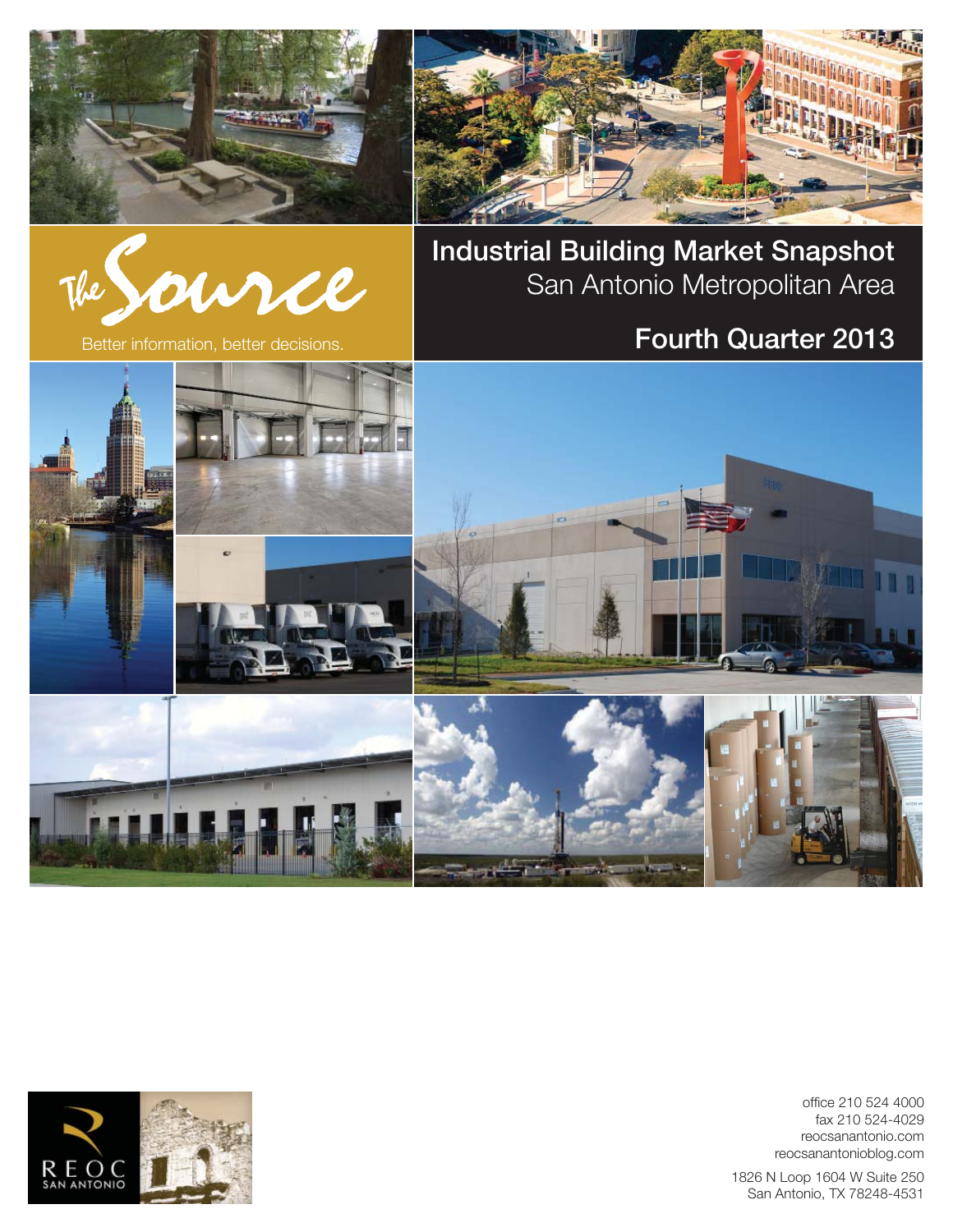

### OVERVIEW

The San Antonio industrial market closed out 2013 with a citywide vacancy rate of 6.8% - the lowest on record and down compared to 7.3% last quarter and 9.9% recorded in the same quarter last year. Steady tenant demand coupled with little new leasable inventory constructed over the past several years has tightened vacancy to its lowest point ever.

Tenant move-ins recorded between the first of October and the end of December generated 1,299,611 square feet of positive net absorption led by the delivery of the Amazon.com Fulfillment Center (1,260,000 sf) in the Northeast sector. The healthy fourth quarter gain pushed the year-end total absorption figure to nearly 2.5 million square feet – another record set and besting the 1.5 million square feet recorded in 2007.

Aside from the Amazon facility, which was developed by USAA and leased by Amazon for fifteen years, the remainder of the market experienced only 39,611 square feet of positive net absorption – a marked slowdown compared to earlier quarters. Two factors contributed to the slowed absorption in the fourth quarter – tenant closures and lack of available space.

Recognizing the need for more leasable inventory, developers broke ground in the fourth quarter on two new projects – both located in the Northeast sector near the intersection of I-35 & FM 3009.

As new space is being constructed, market conditions continue to tighten which has supported increased rental rates giving landlords greater control in lease negotiations. The citywide average cost of renting industrial space rose \$0.04 over the quarter to reach \$7.58 per square foot on a triple net basis – up an impressive \$0.52 or 7.4% compared to the same quarter last year.

| <b>CITYWIDE</b>              |            |            | <b>CENTRAL BUSINESS DISTRICT</b> |         | NON-CBD   |                              |            |            |
|------------------------------|------------|------------|----------------------------------|---------|-----------|------------------------------|------------|------------|
|                              | 4Q 2013    | 4Q 2012    |                                  | 4Q 2013 | 4Q 2012   |                              | 4Q 2013    | 4Q 2012    |
| All Property Types           |            |            | All Property Types               |         |           | All Property Types           |            |            |
| Inventory                    | 33,548,079 | 31,643,100 | Inventory                        | 233,395 | 233,395   | Inventory                    | 33,314,684 | 31,409,705 |
| Direct Vacant                | 2,294,405  | 3,144,909  | Direct Vacant                    | 28,548  | 69,934    | Direct Vacant                | 2,265,857  | 3,074,975  |
| %Vacant                      | 6.8%       | 9.9%       | %Vacant                          | 12.2%   | 30.0%     | %Vacant                      | 6.8%       | 9.8%       |
| Average Rent                 | \$7.58     | \$7.06     | Average Rent                     | \$3.60  | \$3.48    | Average Rent                 | \$7.61     | \$7.11     |
| 4Q Absorption                | 1,299,611  | 207,041    | 4Q Absorption                    | 0       | 0         | 4Q Absorption                | 1,299,611  | 207,041    |
| <b>YTD Absorption</b>        | 2,478,132  | 1,238,433  | <b>YTD Absorption</b>            | 11,912  | (14, 274) | <b>YTD Absorption</b>        | 2,466,220  | 1,252,707  |
|                              |            |            |                                  |         |           |                              |            |            |
| Distribution / Warehouse     |            |            | Distribution / Warehouse         |         |           | Distribution / Warehouse     |            |            |
| Inventory                    | 25,633,726 | 24,404,845 | Inventory                        | 233,395 | 233,395   | Inventory                    | 25,400,331 | 24,171,450 |
| Direct Vacant                | 1,332,906  | 1,819,368  | Direct Vacant                    | 28,548  | 69,934    | Direct Vacant                | 1,304,358  | 1,749,434  |
| %Vacant                      | 5.2%       | 7.5%       | %Vacant                          | 12.2%   | 30.0%     | %Vacant                      | 5.1%       | 7.2%       |
| Average Rent                 | \$5.28     | \$4.90     | Average Rent                     | \$3.60  | \$3.48    | Average Rent                 | \$5.31     | \$4.93     |
| 4Q Absorption                | 1,220,169  | 324,062    | 4Q Absorption                    | 0       | 0         | 4Q Absorption                | 1,220,169  | 324,062    |
| <b>YTD Absorption</b>        | 2,112,516  | 1,237,038  | <b>YTD Absorption</b>            | 11,912  | (14, 274) | <b>YTD Absorption</b>        | 2,100,604  | 1,251,312  |
|                              |            |            |                                  |         |           |                              |            |            |
| Service Center/Flex Combined |            |            | Service Center/Flex Combined     |         |           | Service Center/Flex Combined |            |            |
| Inventory                    | 7,914,353  | 7,238,255  | Inventory                        | 0       | 0         | Inventory                    | 7,914,353  | 7,238,255  |
| Direct Vacant                | 961,499    | 1,325,541  | Direct Vacant                    |         | $\Omega$  | Direct Vacant                | 961,499    | 1,325,541  |
| %Vacant                      | 12.1%      | 18.3%      | %Vacant                          |         | $\Omega$  | %Vacant                      | 12.1%      | 18.3%      |
| Average Rent                 | \$9.26     | \$9.19     | Average Rent                     |         | $\Omega$  | Average Rent                 | \$9.26     | \$9.19     |
| 4Q Absorption                | 79,442     | (117, 021) | 4Q Absorption                    | 0       | 0         | 4Q Absorption                | 79,442     | (117, 021) |
| <b>YTD Absorption</b>        | 365,616    | 1,395      | <b>YTD Absorption</b>            | 0       | 0         | <b>YTD Absorption</b>        | 365,616    | 1,395      |

Analysis by REOC San Antonio based on data provided by Xceligent and approved by the San Antonio Industrial Advisory Board. Statistics based on all multi-tenant industrial facilities 20,000 square foot and larger excluding single-tenant, owner-occupied and government buildings.

Average rental rates reflect non-weighted strict average asking rental rates quoted on a triple net annual basis.

# LEASE TRANSACTIONS

| Tenant                                  | Building                          | Size      | Submarket  |
|-----------------------------------------|-----------------------------------|-----------|------------|
| Amazon.com                              | Amazon Fulfillment Center         | 1.260.000 | North East |
| River Recycling dba ReCommunity         | 1949 Hormel                       | 96,090    | North East |
| Conn's                                  | San Antonio Distribution Center 7 | 63,000    | North East |
| Aviation Technologies                   | Woodlake Center Bldg 2            | 44,680    | North East |
| Southern Warehousing & Dist (Expansion) | 1400 Currency                     | 44.640    | North East |
| Goodwill                                | Salado Creek Business Park 2      | 24.785    | North East |
|                                         | $\bigcap A \cup \square$          |           |            |

## SALE TRANSACTIONS

| Building                                | Buver                     | Size    | Submarket     |
|-----------------------------------------|---------------------------|---------|---------------|
| 1720 Kingsbury St., Seguin              | ElmTree Net Lease Fund II | 300,000 | Sequin        |
| 5308 Distribution Drive                 | ARKA Monterrey Park LLC   | 60.399  | North East    |
| <b>12903 &amp; 12918 Delivery Drive</b> | 12903 Delivery Drive LLC  | 24,000  | North Central |